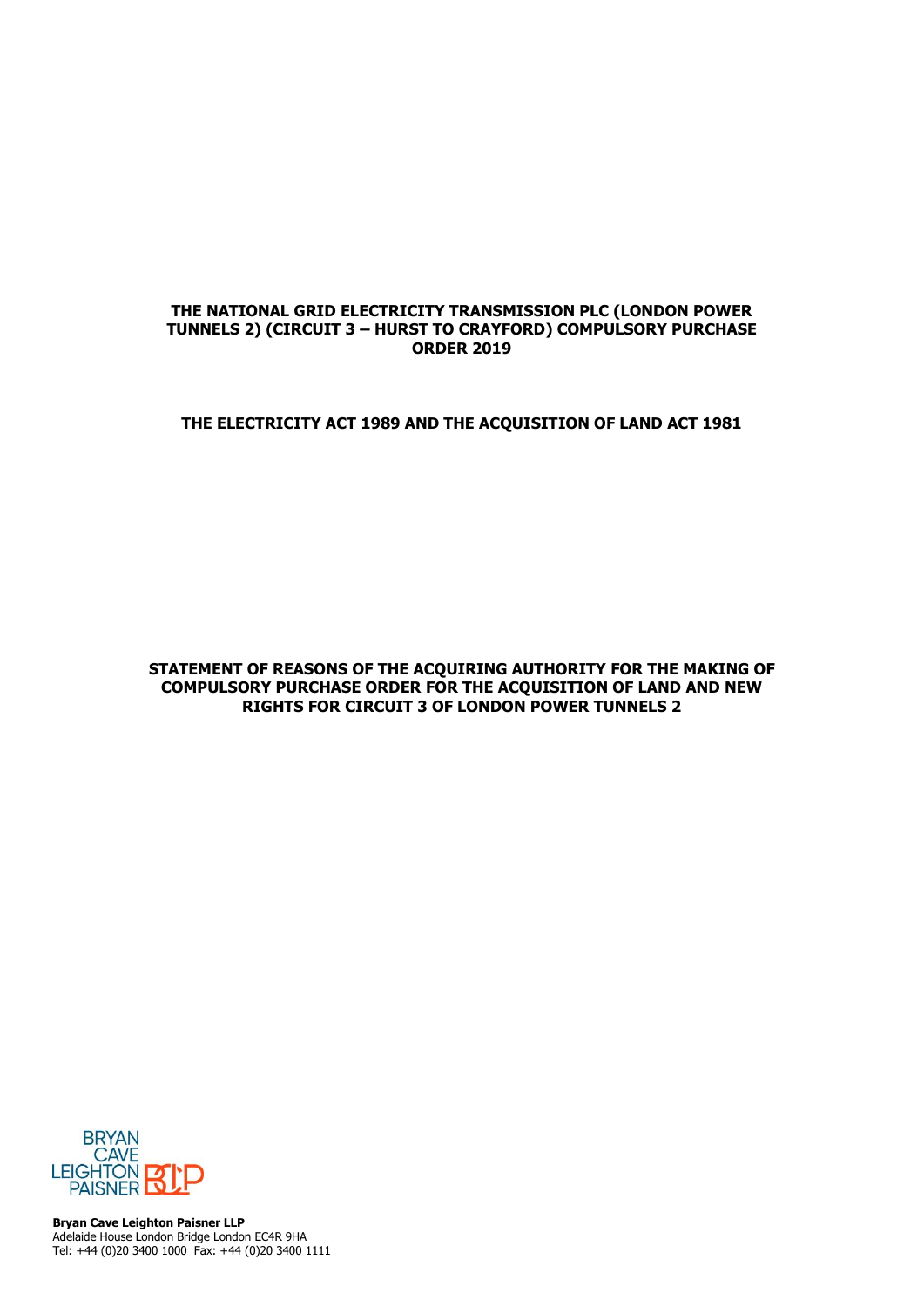## **THE ELECTRICITY ACT 1989 AND THE ACQUISITION OF LAND ACT 1981**

### **THE NATIONAL GRID ELECTRICITY TRANSMISSION PLC (LONDON POWER TUNNELS) (CIRCUIT 3 – HURST TO CRAYFORD) COMPULSORY PURCHASE ORDER 2019**

### **STATEMENT OF REASONS OF THE ACQUIRING AUTHORITY FOR MAKING OF THE ORDER**

### 1 **INTRODUCTION**

- 1.1 National Grid Electricity Transmission PLC (company registration number 02366977) ("**NGET**") has made The National Grid Electricity Transmission PLC (London Power Tunnels 2) (Circuit 3 – Hurst to Crayford) Compulsory Purchase Order 2019 (the "**Order**") under Section 10 of the Electricity Act 1989 and Schedule 3 of the Electricity Act 1989 (the "**1989 Act**") and the Acquisition of Land Act 1981 (the "**1981 Act**").
- 1.2 This Statement of Reasons is a non-statutory statement provided in compliance with Section 11 of the Guidance on Compulsory Purchase Process and the Crichel Down Rules (2019) (the "**Guidance**") and is not intended to constitute the Statement of Case that NGET will be required to prepare in accordance with the Compulsory Purchase (Inquiries Procedure) Rules 2007, in the event of an inquiry into the Order.
- 1.3 NGET successfully undertook the London Power Tunnels 1 project ("**LPT1**") which was energised in early 2018 after a seven year construction programme. LPT1 comprised the construction of around 32 kilometres of high voltage electricity cable tunnel between Hackney and Willesden (via Kensal Green), Kensal Green and Wimbledon. LPT1 replaced existing aged assets, providing a more resilient transmission network in North London to meet current and future energy demands.
- 1.4 Following the successful implementation of LPT1, NGET turned its attention to the continuation of London Power Tunnels through and beneath South London. "London Power Tunnels 2" ("**LPT2**") is the collective term for three projects, each relating to a specific "Circuit". The Circuit 3 Project is described further in Section 2 of this Statement of Reasons.
- 1.5 As with LPT1, the objective of LPT2 is to replace aged and degrading oil-filled cables before they reach the end of their operational life and to ensure a stable electricity transmission system.
- 1.6 This Statement, and the justification for the Order, relates to the Circuit 3 Project only. For information, the Circuit 1 Project (Wimbledon to New Cross) and the Circuit 2 Project (New Cross to Hurst) are the subject of separate compulsory purchase orders. Each Circuit is separate and independently operable from the others. The compulsory purchase orders for Circuits 1 and 2 were both made by NGET on 13 June 2019 and submitted for confirmation on 29 July 2019.
- 1.7 This Statement sets out NGET's justification for promoting the Order and explains why, in NGET's opinion, there is a compelling case in the public interest for compulsory purchase powers to be confirmed.
- 1.8 If confirmed by the Secretary of State for Business, Energy and Industrial Strategy, the Order will enable NGET to acquire compulsorily the land and new rights included in the Order for the tunnel (the "**Order Rights**") in order to facilitate the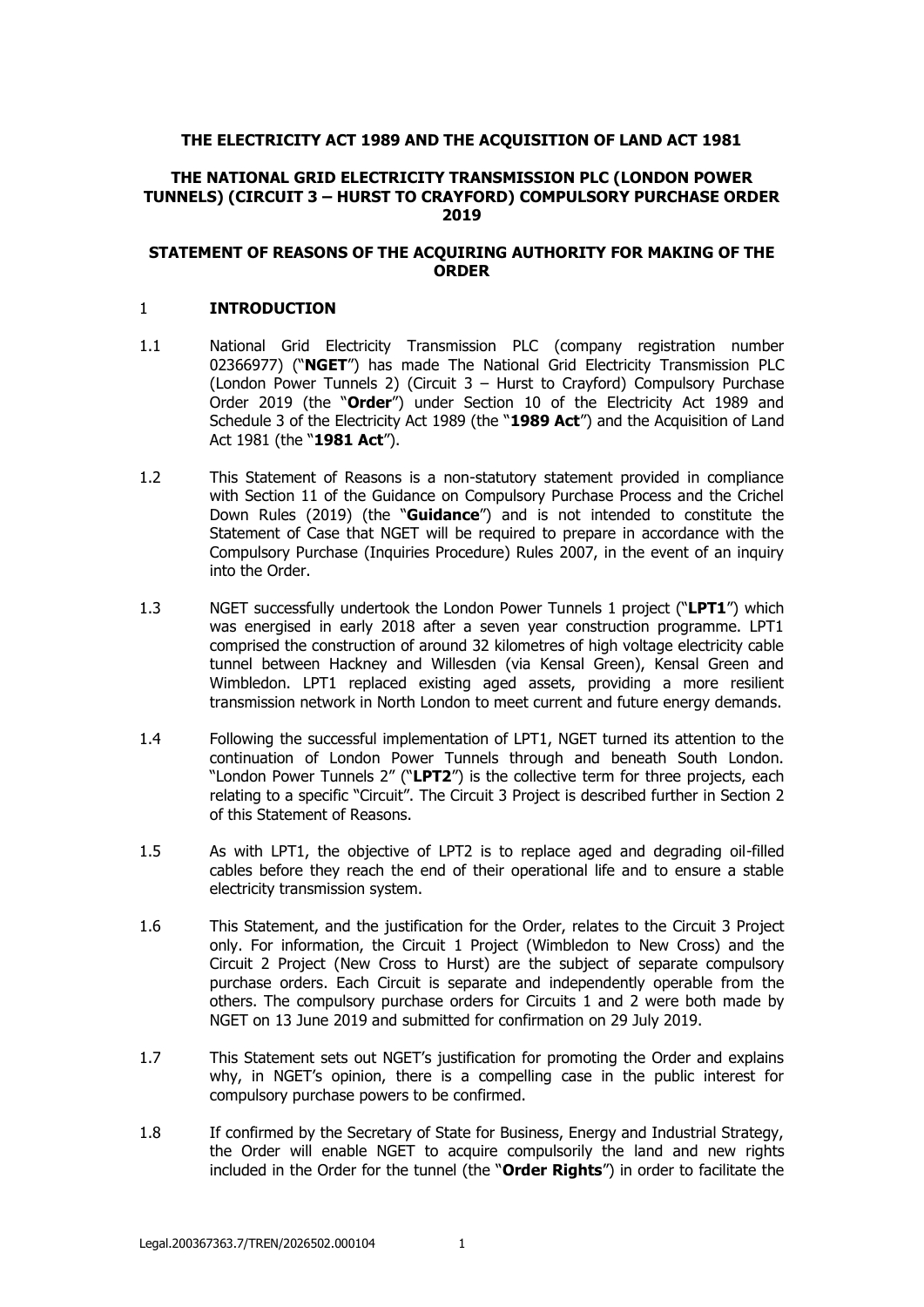delivery of the Circuit 3 Project. In addition, while most of the above ground sites are now owned by NGET, there is a need to take some above ground land and rights/interests under the Order.

- 1.9 NGET's approach to the Order is to seek Order Rights only for those parts of the tunnel that are in land not beneath the public highway. NGET will rely on its statutory street works powers under the Electricity Act 1989, Schedule 4, and the New Roads and Street Works Act 1991 for those parts beneath the highway. This has the advantage of reducing the number of interests that are included in the Order, and is a sign of the urgent need for the Circuit 3 Project.
- 1.10 This Statement is made having regard to the Guidance generally, and in particular Section 11.
- 1.11 On 1 April 2019 the Electricity System Operator became a legally separate company within the National Grid Group. NGET remains the transmission owner and operator and remains responsible for the delivery of the Circuit 3 Project.

## 2 **THE SCHEME**

## 2.1 **Description of the Scheme**

- 2.1.1 NGET is proposing to build underground tunnels over 2.52km to carry 275kV cables between a substation at Hurst to a sealing end compound (where the existing circuit transitions from direct laid to overhead lines) at Crayford. These start and finish points are fixed as direct replacement points for the existing circuit cables. Planned construction for Circuit 3 is programmed to enable Circuit 3 to be commissioned and operational in 2024.
- 2.1.2 The tunnels are constructed from vertical deep shafts that will send and receive (as appropriate) the tunnel boring machines ("**TBMs**") which will tunnel the cable route at depth, connecting these shaft access points. This means that during the construction phase of the Circuit 3 Project, the above ground activity which is perceptible to the general public will be in and around these shaft sites and once operational, the activity will diminish significantly. During construction and then in operation, the deep shafts provide access to the tunnels and allow for ventilation.

## Above Ground Works/Sites

- 2.1.3 There will be above ground sites operating as drive sites and/or reception sites for the TBM's during construction phase and as headhouse/ventilation/access sites during operation. Travelling west to east these are:
- 2.1.4 **Hurst** an existing substation on operational land and land required for access during the construction phase. This is a drive site for the TBM for the Circuit 2 Project and will have a headhouse building. It is also the drive site for the TBM for the Circuit 3 Project. During the construction phase this site will be accessed along a haul road that will be established across an agricultural field, and there is also existing highway access to the current Hurst substation. The entirety of the Hurst site will be contained in the order for both Circuits 2 and 3 because each circuit is separate and independently operable.
- 2.1.5 **Crayford** an area of open land that is designated as Metropolitan Green Belt, ("Metropolitan Open Land"), a Site of Metropolitan Importance for Nature Conservation ("SMINC") and "Heritage Land" on which there is currently a NGET sealing end compound with an overhead line connection. Adjacent to the existing sealing end compound will be a shaft (during construction) and then a headhouse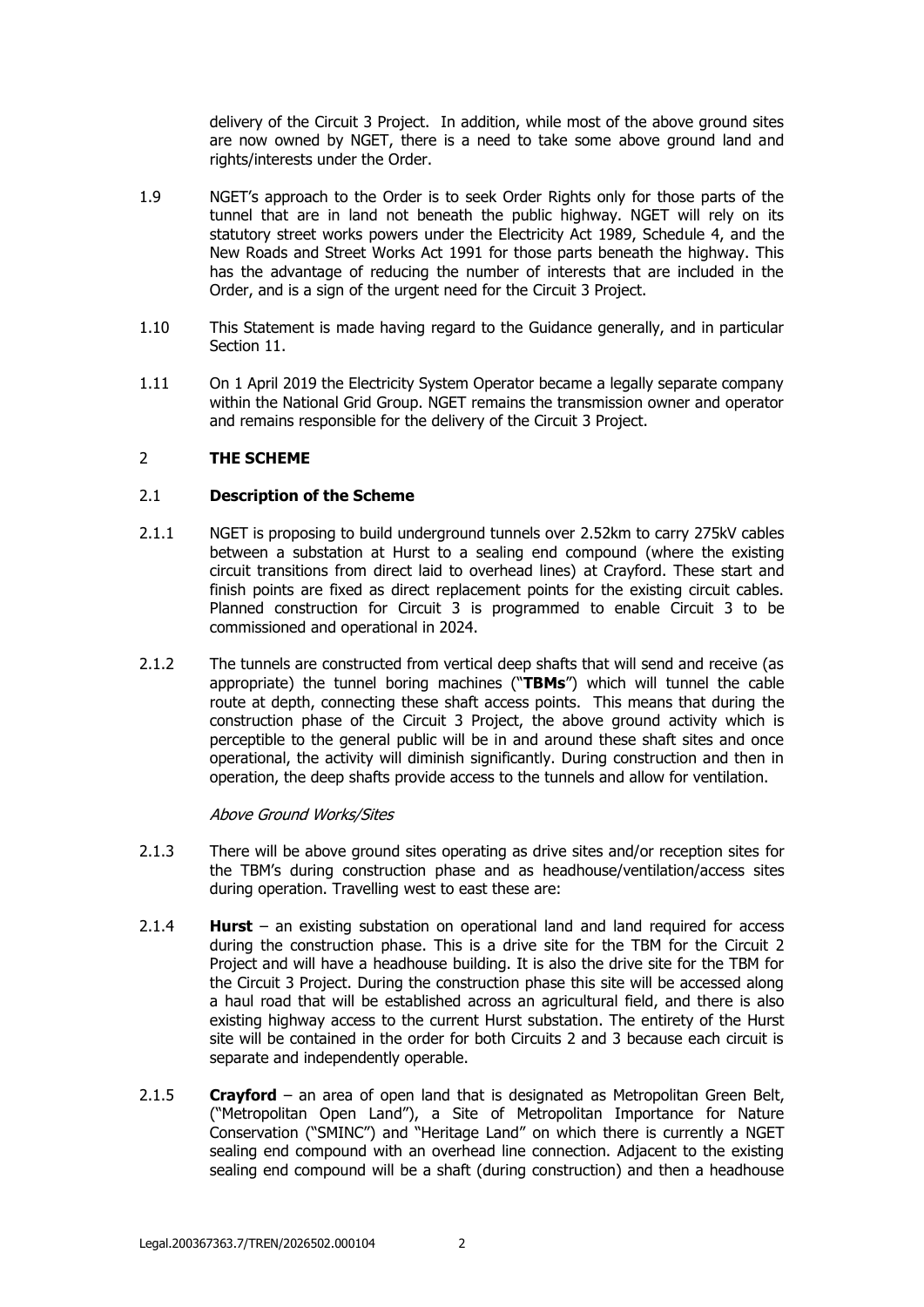(during operation). The headhouse will be built up given the location is in a flood zone and accordingly mitigation work is required to create compensatory flood storage capacity so that there is no net loss of capacity. Access to the Crayford site will be through Stadium Way during construction and through Station Road once the site is operational.

## Underground/Tunnelling Works

- 2.1.6 The route of the tunnel has been selected as the best available, taking into account engineering, economic and environmental considerations. The route of the tunnel has therefore been selected, as far as possible, to lie beneath the public highway. NGET will use its statutory street works powers (contained in Schedule 4 of the 1989 Act and in the New Roads and Street Works Act 1991) to carry out the necessary tunnelling works (and thereafter to operate and maintain) in land which lies under the public highway. This is consistent with the approach that was taken in relation to LPT1.
- 2.1.7 The Order therefore excludes those areas of the tunnel beneath or within the highway. This is consistent with the way NGET used its street works powers in relation to LPT1 and allows NGET to take a proportionate approach to its consultation in association with those affected by the Order.
- 2.1.8 In respect of the land comprised in the Order along the tunnel alignment, no surface access is required in order to construct, use and maintain the tunnel. Access to the land comprised in the Order will be via adjacent sections of the tunnel.
- 2.1.9 The depths of the tunnels (measured to the crown of the tunnel) range between 12 metres and 58 metres and most of the tunnel will be located at a depth of between 30 and 40 metres. The Order will seek an ability for the tunnel to deviate vertically, but will set a "not less than" depth for the rights.
- 2.1.10 The Order will contain the rights for the construction, maintenance etc of the tunnel together with a zone surrounding the tunnel which will safeguard that area from third party interference to protect the structural integrity of the tunnel. The protection zone will be 6 metres above and below the tunnel and 3 metres either side of the tunnel. Therefore, the rights corridor will mostly be at a depth of at least 14 metres below the ground to allow for a cable tunnel with a minimum depth of 20 metres to the crown of the tunnel, except in those locations mentioned at 2.1.11 below.
- 2.1.11 For design reasons as well as due to the profile of the surface level of the land, there are some plots where the crown of the tunnel is shallower than 20 metres and these plots are numbered 08-04, 08-05, 08-06, 08-07, 08-08, 09-01, 09-02, 09-03, 09-04, 09-05, 09-06, 09-07, 09-08 and 09-09. In these instances the rights corridor will be at a depth of at least 6 metres below the ground to allow for a minimum depth of 12 metres to the crown of the tunnel.
- 2.1.12 In some locations, on a case by case basis, the overall rights corridor will reduce from 10.5 metres (i.e. 3m either side of a 4.5 metre external diameter tunnel). In these cases, excluding a very small extent of a new interest from the Order is judged appropriate on balance without affecting the deliverability or integrity of the tunnel.
- 2.1.13 The tunnel route passes through a groundwater source protection zone (SPZ1). This is a designation for the identification of groundwater sources of drinking water such as wells, boreholes and springs used for public drinking water supply.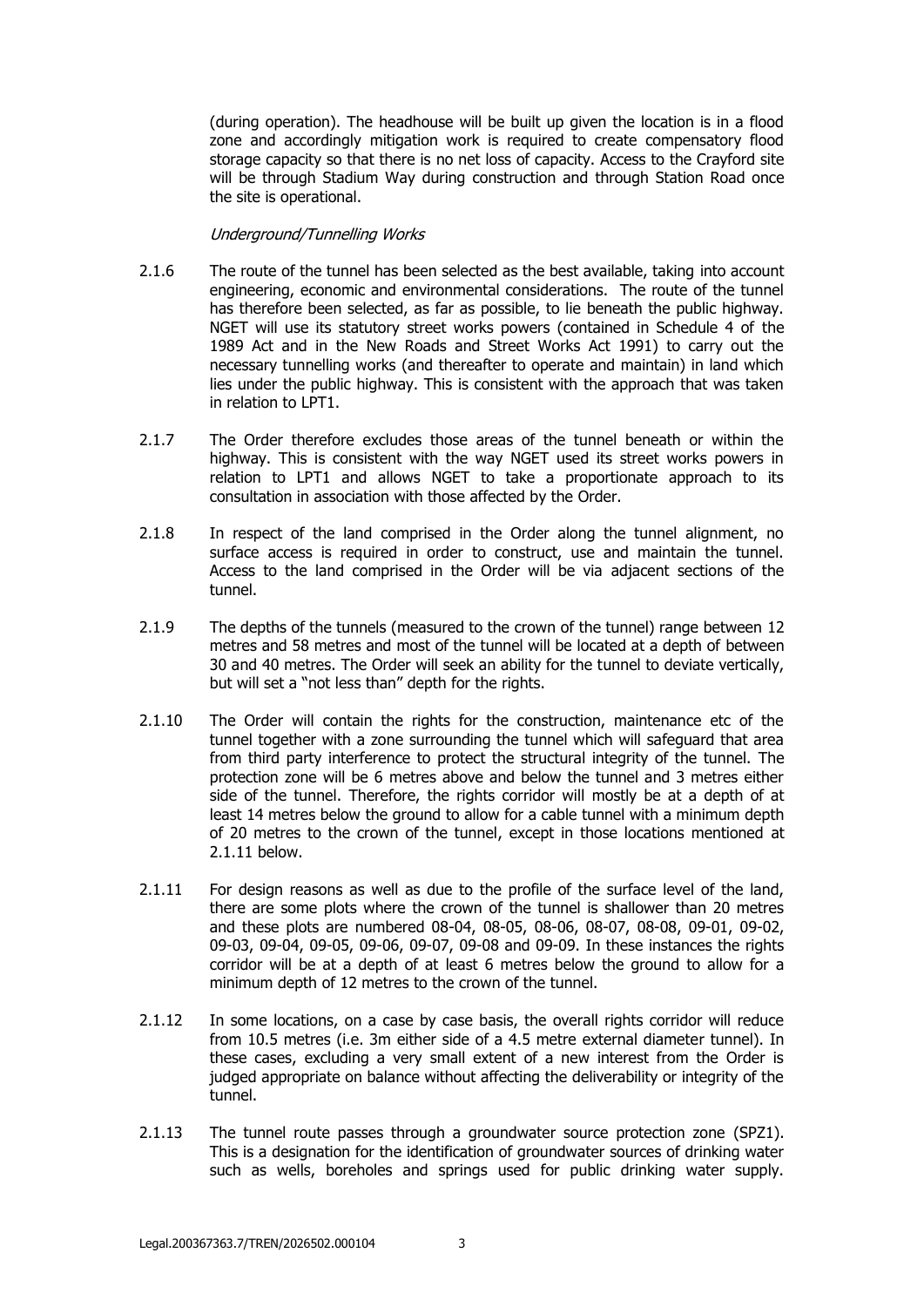Accordingly, extensive discussion has, and continues to, take place within the Environment Agency and Thames Water to ensure that the project is carried out with appropriate safeguards to protect the groundwater. The options for replacing the existing circuit with another direct laid route and the impact that this route could potentially have on both existing flood protection zones and groundwater quality were considered in discussions with the Environment Agency and Thames Water. A tunnelled route was accepted as the preferred option for this route.

## 2.2 **Need**

- 2.2.1 It is NGET's statutory duty to ensure that there is sufficient electricity transmission infrastructure available to support future energy demand in London. NGET owns and maintain the high-voltage electricity transmission network in England and Wales. The network carries electricity from the generators to substations where the voltage is lowered ready for distribution.
- 2.2.2 The current Hurst to Crayford cables were commissioned in 1967 and the anticipated asset life for these cables was determined to be 45 years. These cables are largely laid in the street at shallow depth, together with apparatus from numerous and various other undertakers. These cables are 275kV BICC oil filled paper insulated with a lead sheath design. They are approaching the end of their asset life and are beginning to corrode.
- 2.2.3 The Circuit 3 Project is a "non-load" related project because the investment required is triggered by asset condition rather than load related demand at this time.
- 2.2.4 The replacement of these cables is urgent and necessary. As stated above, the cables are now beyond their originally anticipated design-life. This places into acute doubt their ability to be used for the efficient transmission of electricity. Over time, the existing cables will become progressively less efficient until they pass beyond their repairable life. At that point, there will be a risk of system failure that will lead to power failures. In addition, the risk of environmental harm caused by oil leakage from corroded cables increases.
- 2.2.5 National Grid's most recent asset health score for the current Hurst to Crayford cables within Circuit 3 concludes that the current cables are in the highest category (category 1) in terms of asset health and are the worst in the network. Under the current "Monetised Risk" approach, NGET also considers the cost of repair and maintenance of the existing asset against the replacement of that asset. Under this basis of assessment the existing cables are still an urgent priority for replacement. In both cases, NGET is prioritising their replacement.
- 2.2.6 In accordance with Schedule 9 of the 1989 Act, NGET, in formulating the proposals for the installation below ground of an electric line, or the execution of any other works for or in connection with the transmission of electricity, must have regard to the desirability of preserving natural beauty, of conserving flora, fauna and geological or physiographical features of special interest and of protecting sites, buildings and objects of architectural, historic or archaeological interest.

## 3 **ENABLING POWER**

3.1 By section 9(2) of the 1989 Act, the holder of a licence authorising him to participate in the transmission of electricity is charged with the duty "to develop and maintain an efficient, co-ordinated and economical system of electricity transmission".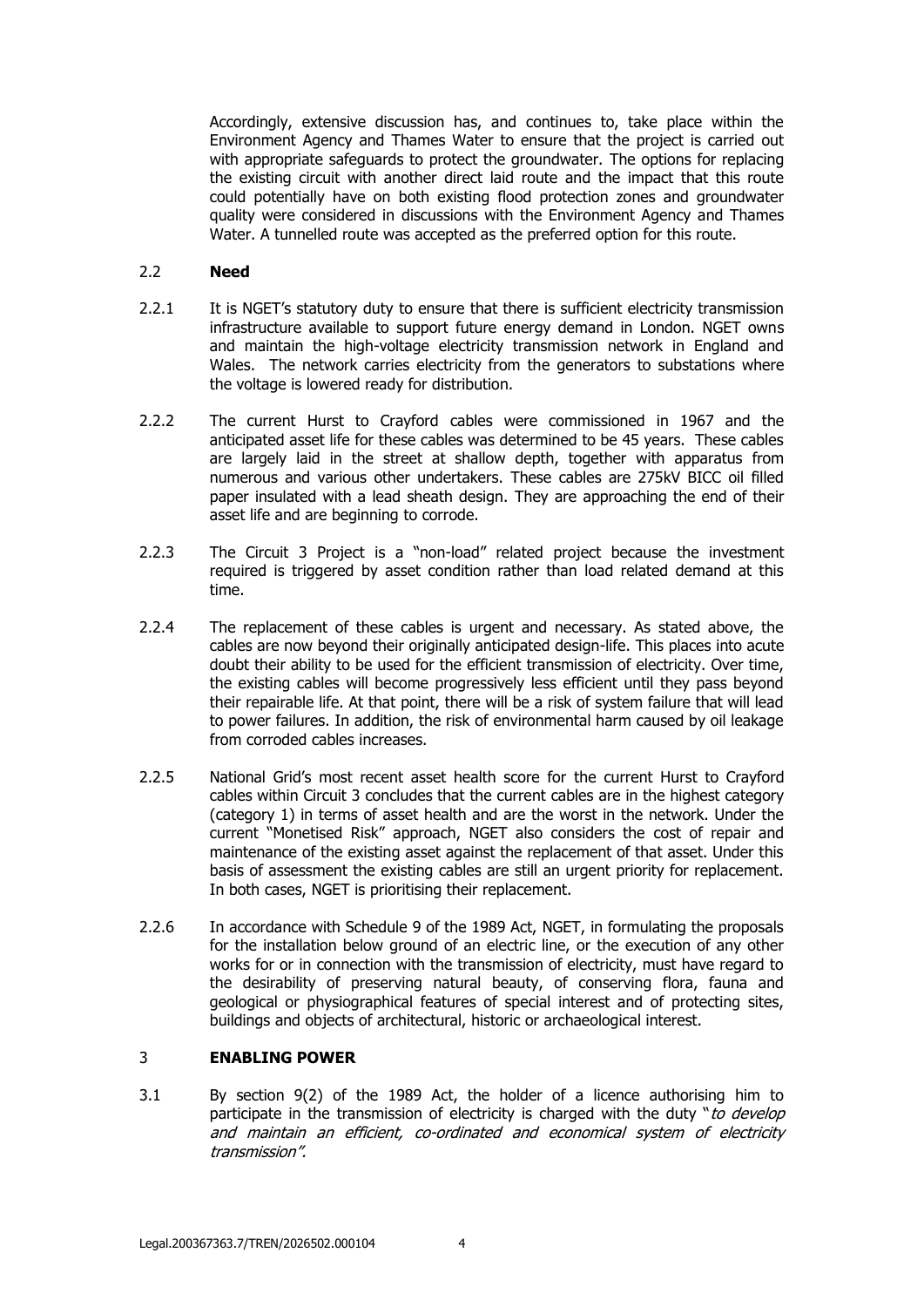- 3.2 NGET is a holder of an electricity transmission licence granted or treated as granted under section 6(1)(b) of the 1989 Act. NGET owns the high voltage electricity transmission network in England and Wales and operates the transmission system across Great Britain.
- 3.3 Section 10 and Schedule 3 of the 1989 Act empower NGET "to purchase compulsorily any land [including rights in land] required for any purpose connected with the carrying on of the activities which [NGET] is authorised by [its] licence to carry on."
- 3.4 Schedule 4 of the 1989 Act and the New Roads and Street Works Act 1991 enable NGET to use street works powers for those parts of the Circuit 3 Project in and beneath the "street", hence not all of the tunnel route is the subject of this Order.

## 4 **LAND AND RIGHTS REQUIRED**

### 4.1 **Permanent Land Acquisition**

- 4.1.1 The sites coloured pink on the Order Map are those where permanent land acquisition is sought.
- 4.1.2 For the Circuit 3 Project this is the above ground site at Crayford. Negotiations are ongoing with the London Borough of Bexley. Positive discussions have been held with the London Borough of Bexley over a number of months. An agreement in principle has been reached for all the required rights and is being recommended for internal approval by the London Borough of Bexley.

### 4.2 **Acquisition of New Rights**

- 4.2.1 The new rights to be purchased compulsorily over the land under this Order are described in Table 1 of the Order Schedule in accordance with the definitions set out in paragraph 4.2.3 below. The land over which the new rights are to be purchased compulsorily is shown coloured blue on the Order Map.
- 4.2.2 The land shown edged red and with no colour wash and to which no plot number has been assigned is comprised within the Circuit 3 Project but does not form part of this Order.
- 4.2.3 The Rights to be acquired are defined in the table below:

| "Construction Access Rights" | All rights necessary to:                                                                                                                                                                                                                                                                                                                                                                                             |
|------------------------------|----------------------------------------------------------------------------------------------------------------------------------------------------------------------------------------------------------------------------------------------------------------------------------------------------------------------------------------------------------------------------------------------------------------------|
|                              | access the land and adjoining Order land for the<br>purposes of constructing and installing the<br>electricity cables and tunnel infrastructure,<br>carrying out de-watering and drainage works and<br>installing, altering or reinstating land drainage<br>systems and commissioning the electricity cables<br>with or without vehicles, plant, machinery,<br>apparatus, equipment, materials and personnel;<br>and |
|                              | carry out works to facilitate such access including<br>to construct, lay down, use and remove access<br>including any necessary temporary<br>roads<br>bridging, culverting or diversion of watercourses                                                                                                                                                                                                              |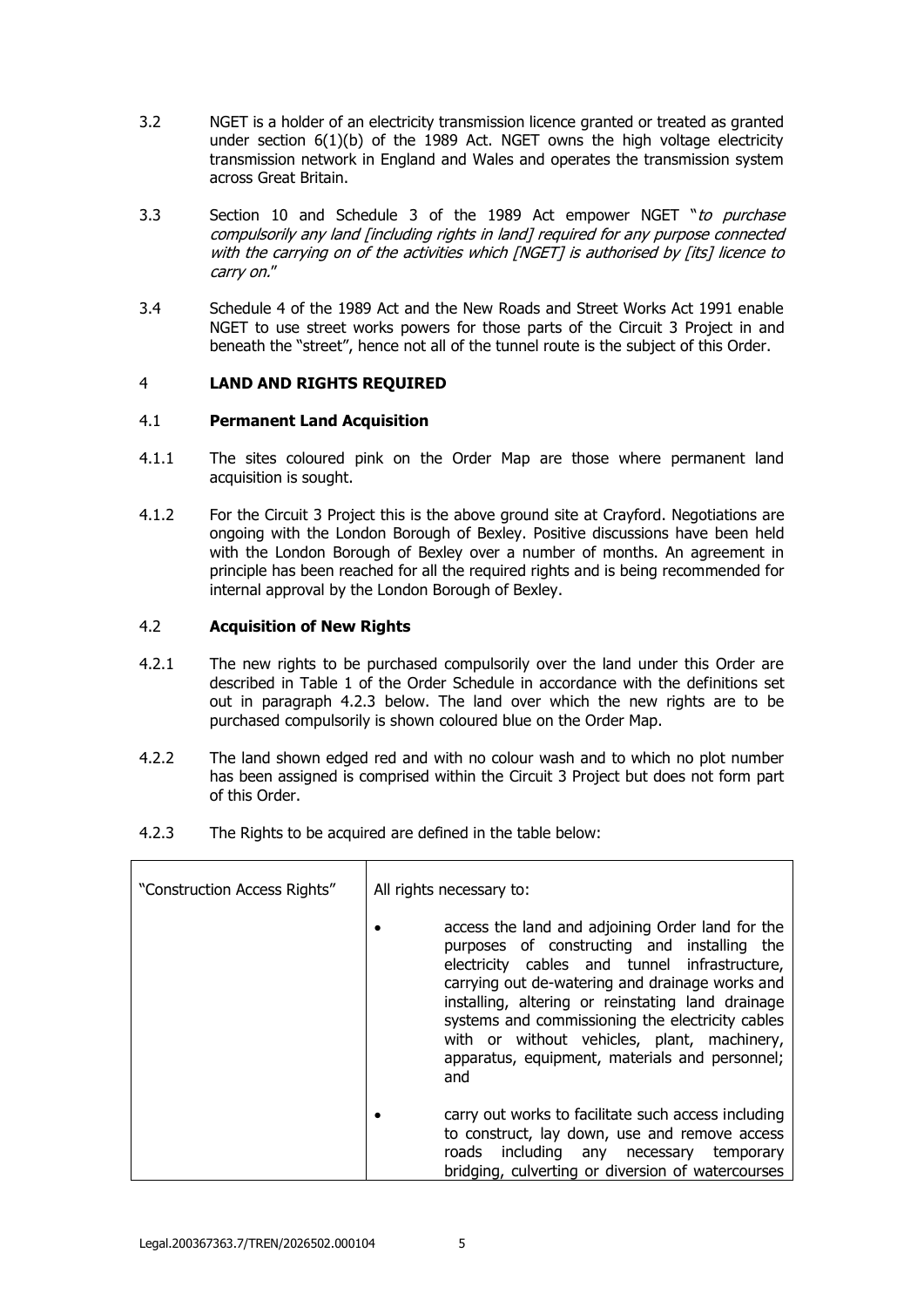|                             | and drains, erecting fencing/gates, carrying out<br>security operations, carrying out earth works,<br>modifying road verges and junctions and<br>installing, using, altering, diverting, and removing<br>services and utilities.                                                                                                                                                                                                                                                                                                                    |
|-----------------------------|-----------------------------------------------------------------------------------------------------------------------------------------------------------------------------------------------------------------------------------------------------------------------------------------------------------------------------------------------------------------------------------------------------------------------------------------------------------------------------------------------------------------------------------------------------|
| "Operational Access Rights" | All rights necessary to access the land and adjoining Order<br>land for the purposes of operating, inspecting, maintaining,<br>repairing and altering the electricity cables and tunnel<br>infrastructure with or without vehicles, plant, machinery,<br>apparatus, equipment, materials and personnel.                                                                                                                                                                                                                                             |
| "Tunnel and Cable Rights"   | All rights necessary for the purposes of or incidental to the<br>construction of the hereinafter mentioned Cable Tunnel and<br>operation of the electricity infrastructure, including:                                                                                                                                                                                                                                                                                                                                                              |
|                             | the right to construct and install a concrete cable<br>tunnel with an overall external diameter not<br>exceeding 4.5 metres at a depth of not less than<br>20 metres below the surface of the land (save for<br>plots 08-04, 08-05, 08-06, 08-07, 08-08, 09-01,<br>09-02, 09-03, 09-04, 09-05, 09-06, 09-07, 09-08<br>and 09-09 where the depth is not less than 12<br>metres below the surface of the land) at the date<br>of the Order together with any necessary or<br>auxiliary apparatus (in the Order referred to as<br>the "Cable Tunnel"); |
|                             | the right to retain and make use of and from<br>time to time inspect, cleanse, maintain, repair,<br>alter and decommission and make safe the Cable<br>Tunnel;                                                                                                                                                                                                                                                                                                                                                                                       |
|                             | the right to place, attach and install electricity<br>cables for the transmission and distribution of<br>electricity together with all necessary ancillary<br>cables, pipes, equipment, apparatus and fibre<br>optic cables required in connection with the use<br>and operation of the aforementioned electricity<br>cables;                                                                                                                                                                                                                       |
|                             | commission<br>and<br>the<br>electricity<br>test<br>to<br>infrastructure installed within the Cable Tunnel<br>and to remedy initial faults and defects in it at<br>any time prior to the date on which it is<br>energised and ready for commercial operation;                                                                                                                                                                                                                                                                                        |
|                             | to retain, commission, operate, inspect, maintain,<br>repair, alter, renew, replace and remove or<br>decommission the electricity infrastructure;                                                                                                                                                                                                                                                                                                                                                                                                   |
|                             | the right to enter the hereinafter mentioned<br>Protective Strip and the Cable Tunnel from any<br>adjoining cable tunnels and adits as often as may<br>be required with or without vehicles and at all<br>times with all necessary materials apparatus<br>plant and equipment for the purposes set out                                                                                                                                                                                                                                              |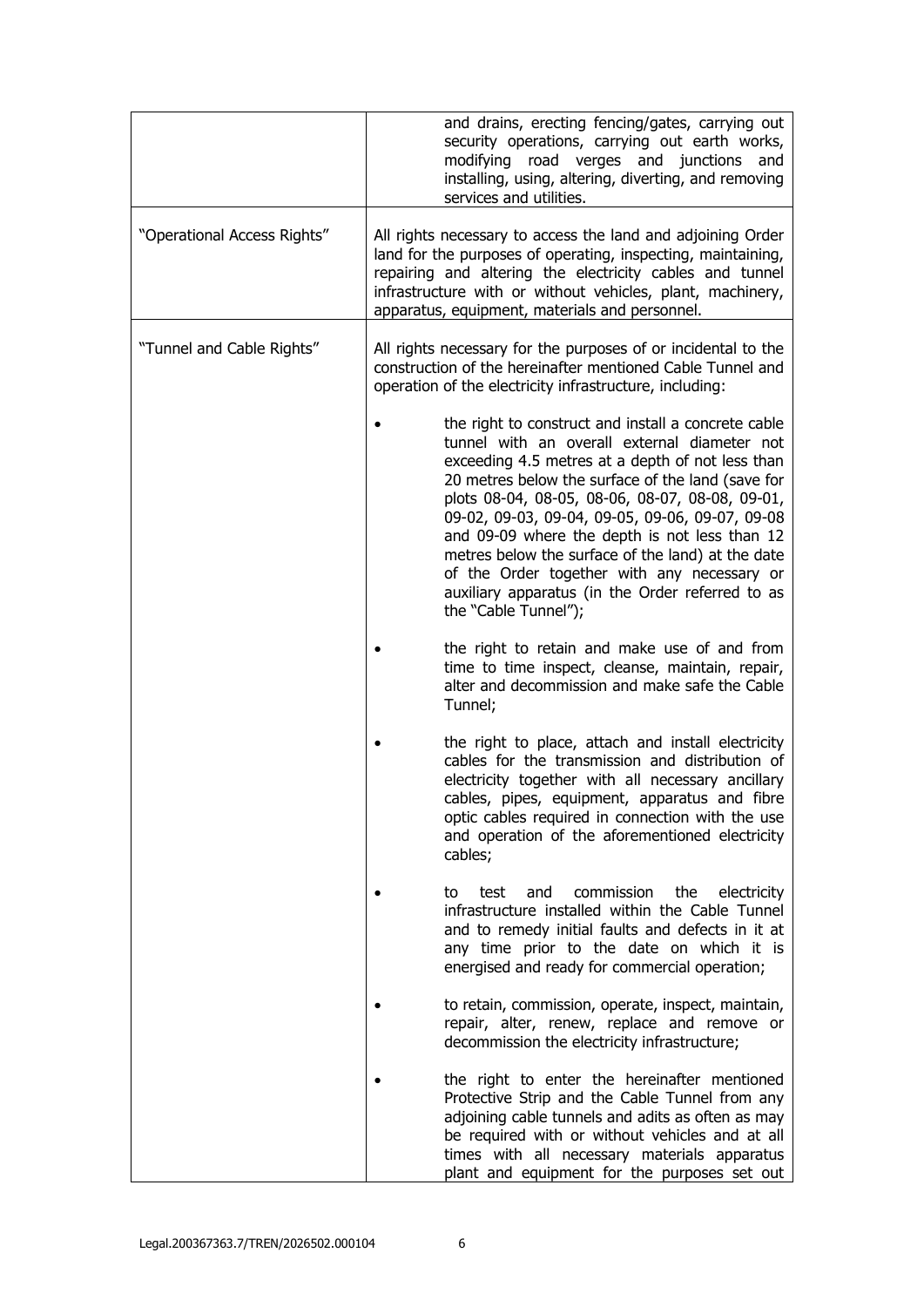|                                   | above and/or for the purpose of access to and<br>egress from other parts of the NGET's Cable<br>Tunnel and adits;                                                                                                                                                                                                                                                                                                                                                                                                                                                                                                                          |
|-----------------------------------|--------------------------------------------------------------------------------------------------------------------------------------------------------------------------------------------------------------------------------------------------------------------------------------------------------------------------------------------------------------------------------------------------------------------------------------------------------------------------------------------------------------------------------------------------------------------------------------------------------------------------------------------|
|                                   | the right to all necessary rights of support for the<br>Cable Tunnel; and                                                                                                                                                                                                                                                                                                                                                                                                                                                                                                                                                                  |
|                                   | The right to all necessary rights of protection for<br>the Cable Tunnel from any excavation, mining<br>foundation or piling works within such part of the<br>subsoil and under the surface of the land as<br>comprises a strip (in the Order referred to as the<br>"Protective Strip") thereof the upper limit of<br>which shall not be greater than 6 metres from<br>the top of the Cable Tunnel at the date of the<br>Order and the lower limit of which shall not be<br>greater than 6 metres below the bottom of the<br>Cable Tunnel and the lateral limits shall not be<br>greater than 3 metres on each side of the Cable<br>Tunnel. |
| "Construction Compound<br>Rights" | All rights necessary for the purposes of or incidental to the<br>construction, installation and commissioning<br>of the<br>electricity cables and tunnel infrastructure, including:                                                                                                                                                                                                                                                                                                                                                                                                                                                        |
|                                   | to erect, create, use and remove a works<br>compound which may include portable cabins<br>and offices, and welfare facilities including<br>portable toilets and electricity generators;                                                                                                                                                                                                                                                                                                                                                                                                                                                    |
|                                   | to store, stockpile and where necessary use,<br>plant,<br>machinery,<br>manage<br>and<br>process<br>materials (including<br>excavated<br>apparatus,<br>material) and/or equipment;                                                                                                                                                                                                                                                                                                                                                                                                                                                         |
|                                   | to access the land with or without vehicles, plant,<br>machinery, apparatus, equipment, materials and<br>personnel;                                                                                                                                                                                                                                                                                                                                                                                                                                                                                                                        |
|                                   | to fence, erect hoardings or signage or otherwise<br>secure the compound;                                                                                                                                                                                                                                                                                                                                                                                                                                                                                                                                                                  |
|                                   | to carry out de-watering and drainage works and<br>install, alter or reinstate land drainage systems;                                                                                                                                                                                                                                                                                                                                                                                                                                                                                                                                      |
|                                   | to discharge water into existing drains and<br>watercourses;                                                                                                                                                                                                                                                                                                                                                                                                                                                                                                                                                                               |
|                                   | to install, use and remove artificial lighting;                                                                                                                                                                                                                                                                                                                                                                                                                                                                                                                                                                                            |
|                                   | to install, use, alter, divert and remove services<br>and utilities; and                                                                                                                                                                                                                                                                                                                                                                                                                                                                                                                                                                   |
|                                   | to reinstate the land.                                                                                                                                                                                                                                                                                                                                                                                                                                                                                                                                                                                                                     |
| "Mitigation Works Rights"         | The right to access the land for the purposes of excavating<br>and constructing flood compensation storage areas and to                                                                                                                                                                                                                                                                                                                                                                                                                                                                                                                    |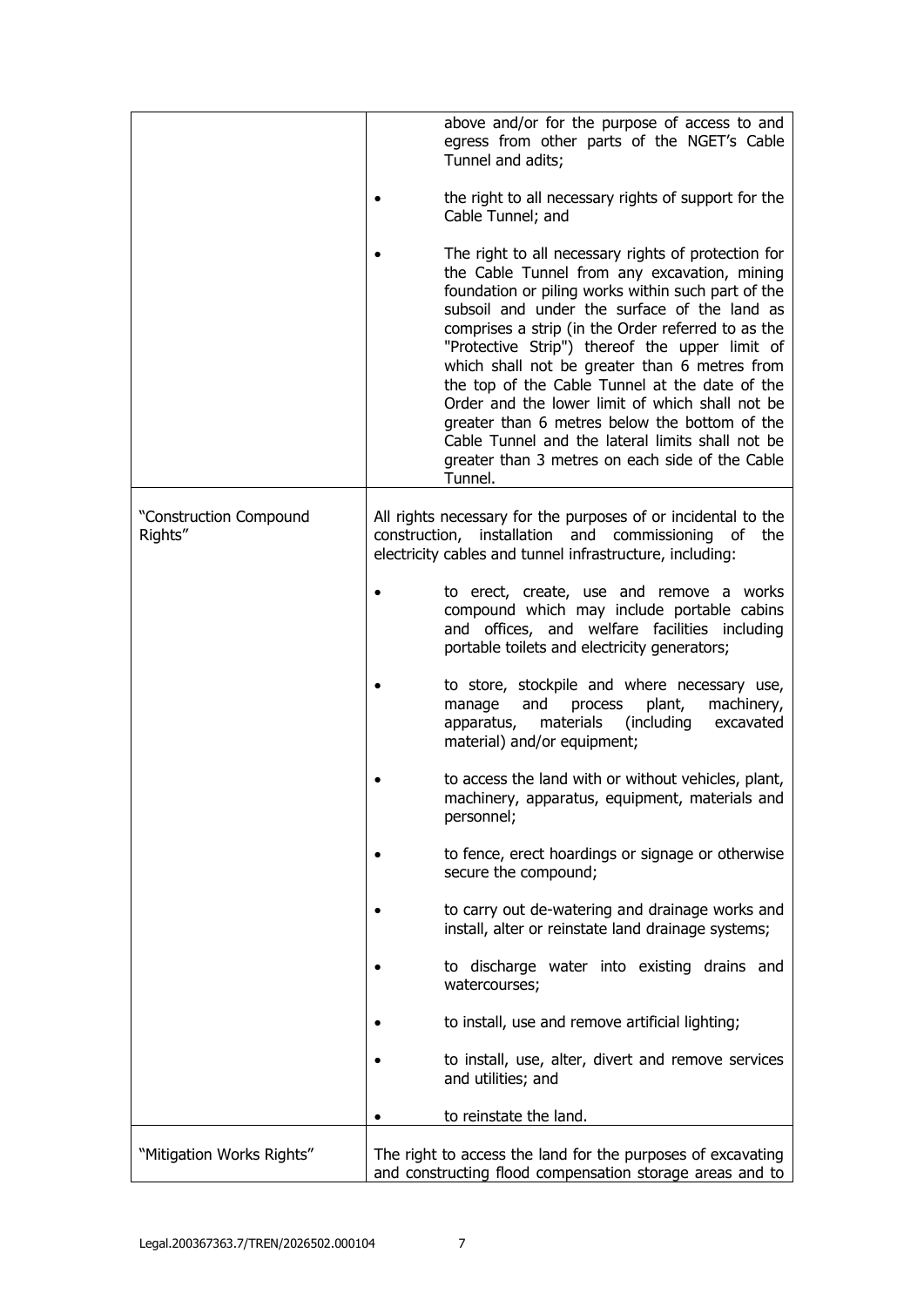| carry out those excavation and construction works and      |
|------------------------------------------------------------|
| thereafter the right to access the flood compensation      |
| storage areas for the purposes of carrying out periodic    |
| inspection and maintenance and to carry out the inspection |
| and maintenance; in all cases with or without vehicles,    |
| plant, machinery, apparatus, equipment, materials and      |
| personnel.                                                 |

- 4.2.4 The rights to be acquired under Circuit 3 are:
	- (a) Tunnel and Cable Rights in the subsoil at a depth of no less than 14 metres (save for plots 08-04, 08-05, 08-06, 08-07, 08-08, 09-01, 09-02, 09-03, 09-04, 09-05, 09-06, 09-07, 09-08 and 09-09 where the depth of the Tunnel and Cable Rights is not less than 6 metres below the surface of the land) along the route of the tunnel as described in the Schedule to the Order and shown on the Order plans;
	- (b) Construction Compound Rights over land comprising grassland and hardstanding (Hurst Grid Substation) (south of Vicarage Road, Bexley); and
	- (c) Construction Access Rights over field and agricultural land (south east of North Cray Road, A223, Bexley).
	- (d) Operational Access Rights over land to the east of the Crayford headhouse site and south of the Greyhound Stadium, Bexley.
	- (e) Construction Access Rights over Stadium Way and through hardstanding at Crayside Leisure Centre (south east of Stadium Way) Bexley.
	- (f) Mitigation Works Rights over grassland and shrubbery to the south west of the Greyhound Stadium, Bexley.
- 4.2.5 The above new rights are for the benefit of the undertaking of NGET for the transmission of electricity including without limitation such land and hereditaments forming part of that undertaking as are accommodated by the rights set out in the Order and this notice.

# 5 **ACQUISITION STRATEGY AND PROGRESS TO DATE**

## 5.1 **NGET's Acquisition Strategy**

- 5.1.1 NGET seeks to acquire land and all rights by voluntary agreement. A rigorous process has been undertaken firstly to identify and thereafter to engage with landowners and occupiers to acquire the necessary interests by agreement.
- 5.1.2 Negotiations with landowners and occupiers to secure voluntary easements, wayleaves or licences for the tunnels within the Circuit 3 Project have been ongoing since July 2018. Positive discussions have been held with the London Borough of Bexley over a number of months. An agreement in principle has been reached for all the required rights and is being recommended for internal approval by the London Borough of Bexley.
- 5.1.3 Initially, heads of terms ("HoTs") are entered into, agreeing the principal terms which are translated into legal agreements.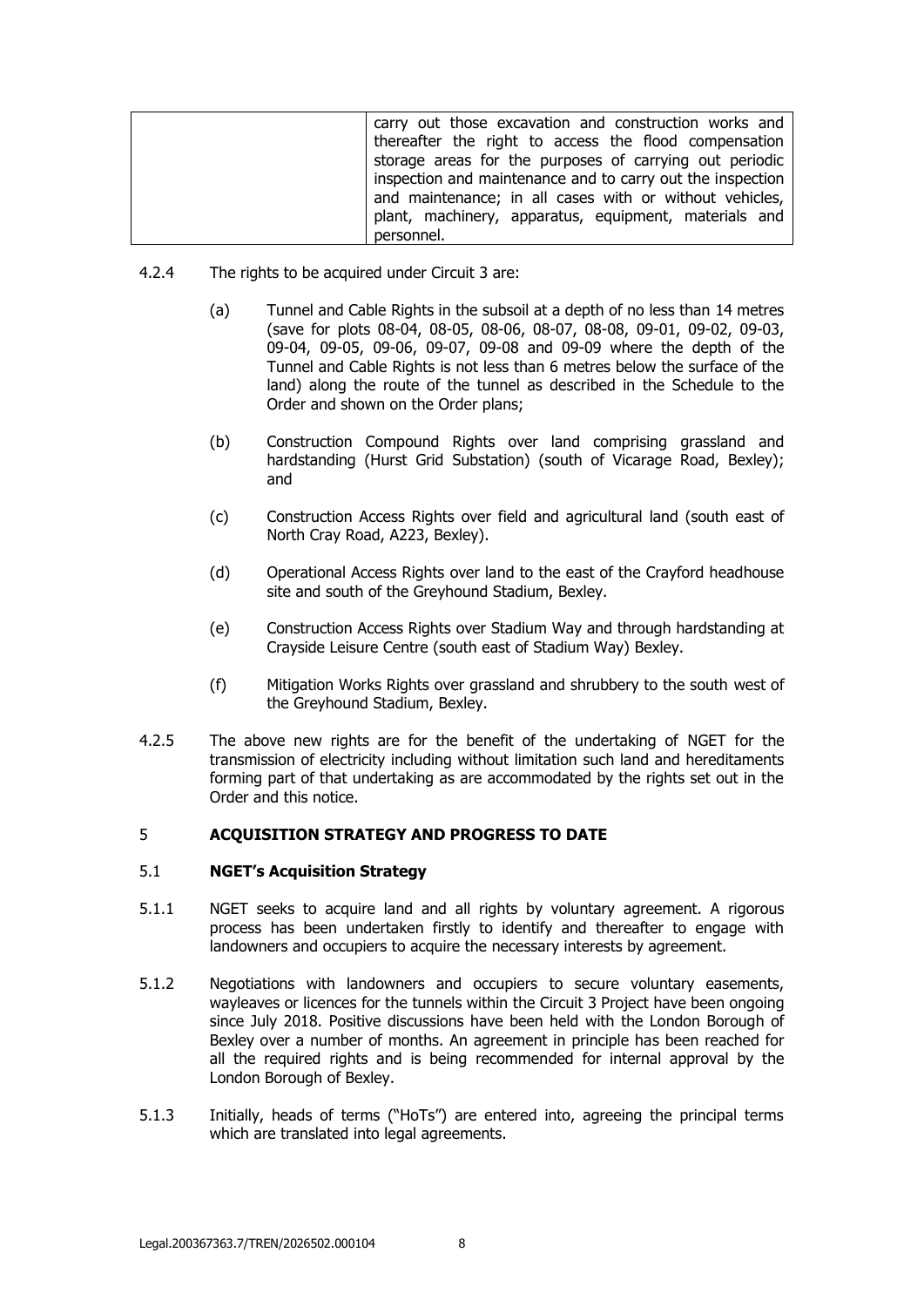- 5.1.4 Given that this is a linear, deep tunnel scheme passing through and beneath London it will inevitably cross existing assets held by statutory undertakers, including transport/highway authorities, in respect of which asset protection and crossing agreements will be required.
- 5.1.5 Whilst particular effort is being made to secure the necessary rights voluntarily, in order to ensure the timely delivery of this critical linear infrastructure project, it is now necessary to use compulsory purchase powers. Voluntary negotiations for the remainder of the necessary rights will continue in parallel to the CPO process.

## 5.2 **Progress**

5.3 As at 13 November 2019, we have secured 8 of the required 21 easements for the tunnels (38%). There are a further 6 where HoTs have been agreed, leaving 7 yet to be agreed.

## 6 **PLANNING POSITION**

## 6.1 **Permitted Development Rights**

- 6.1.1 The majority of the Circuit 3 Project is to be consented pursuant to permitted development rights under Part 15 of the Town and Country Planning (General Permitted Development) (England) Order 2015. This comprises: the tunnel and related activities, the drive shafts, reception shaft, intermediate shaft, headhouses (those sited on operational land) and upgrades to existing substations on operational land.
- 6.1.2 For those elements of the Circuit 3 Project that are consented pursuant to permitted development rights, it is necessary for the relevant local planning authorities to confirm through the environmental impact assessment ("**EIA**") screening process that the development is not "EIA development". The Circuit 3 Project passes through and is within the London Borough of Bexley, and Dartford Borough Council. Both local planning authorities have screened the Circuit 3 Project as not being EIA development. This includes the London Borough of Bexley on 10 August 2018 (ref: 18/01616/SCREEN) and Dartford Borough Council on 5 July 2018 (ref: DA/18/00763/SCREEN). Therefore, permitted development rights are available.
- 6.1.3 Where NGET proposes the erection of headhouses on operational land under permitted development rights, an application for prior approval will be made to the relevant local planning authority for approval of details of the design and external appearance of the headhouse. In respect of the Circuit 3 Project, an application for prior approval was made to the London Borough of Bexley on 22 May 2019 for a proposed headhouse on operational land at NGET's Hurst site. Details of the design and external appearance of the headhouse were agreed by the local authority on 20 June 2019 (ref: 19/01240/GPDOPD).
- 6.1.4 All activities beneath ground associated with the tunnel, including its ultimate fitout and cable installation are also carried out pursuant to permitted development rights under Part 15.

## 6.2 **Express Planning Permission**

6.2.1 Express planning permission is required in two instances for Circuit 3. The first relates to the provision of a temporary haul road to provide access to the Hurst site during the construction phase of the development and as such, planning permission is required from the London Borough of Bexley. An application for full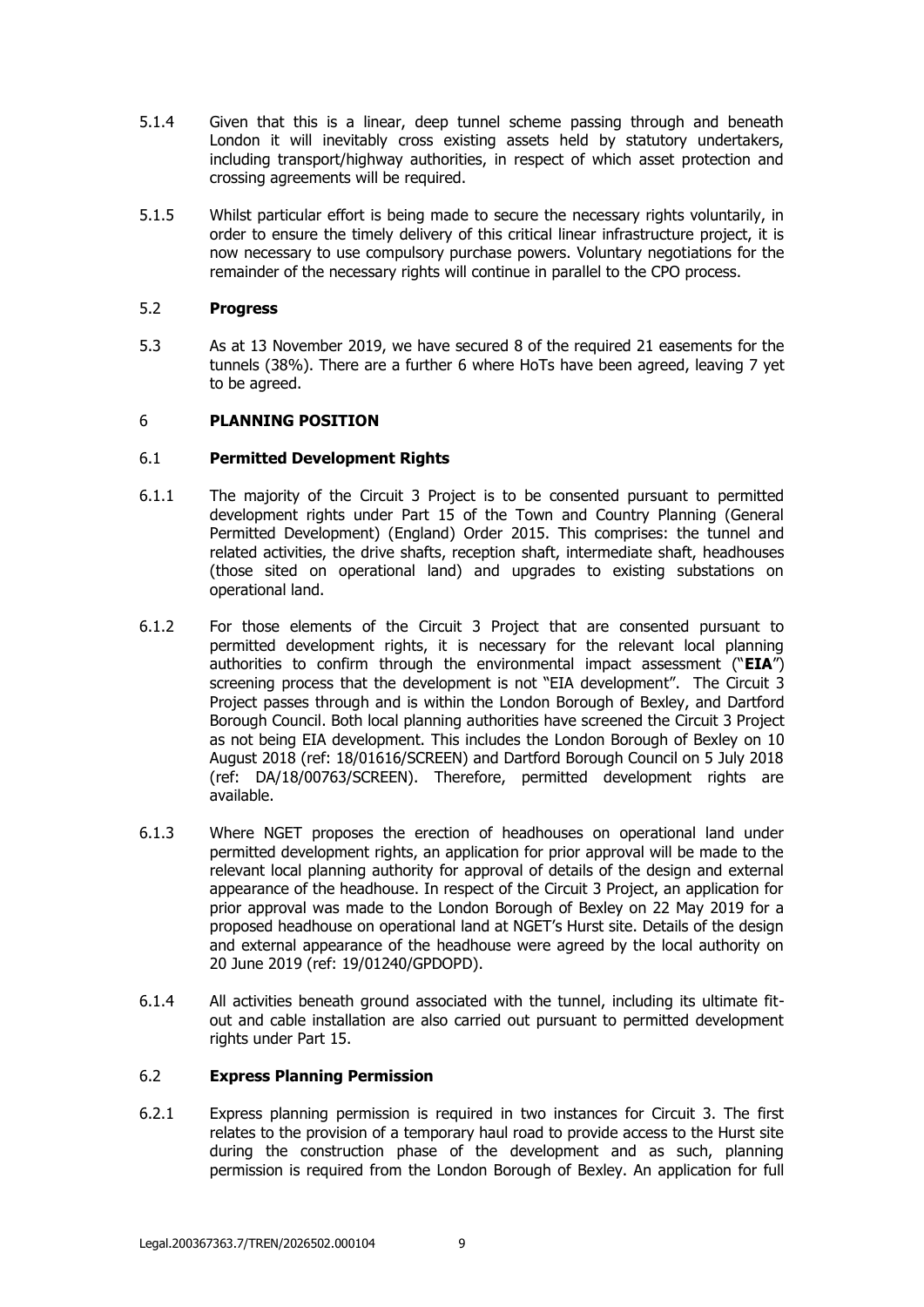planning permission was submitted to Bexley on 27 June 2019 (application number 19/01579/FUL) and sought permission for the "Formation of a temporary access haul road from A223 North Cray Road to Stable Lane to provide temporary access for construction vehicles to the National Grid Hurst Substation site for the duration of the London Power Tunnels II project." Planning permission was secured from the London Borough of Bexley on 14 October 2019.

6.2.2 The second relates to the provision of a headhouse, flood compensation storage areas and temporary construction access from Stadium Way on land at Crayford Rough, owned by the London Borough of Bexley. An application for full planning permission was submitted to Bexley on 6 August 2019 (application number 19/01932/FULM) and sought permission for the "*Erection of a head house with* associated landscaping including the provision of flood compensation areas, and the formation of a temporary construction access from Stadium Way." Planning permission has not yet been granted for the development, but it is expected that the local planning authority will approve the planning application following its planning committee meeting in December 2019.

## 7 **SPECIAL CATEGORY LAND**

- 7.1 Sections of the Circuit 3 Project will pass beneath "open space" as the term is defined in the 1981 Act.
- 7.2 The Order seeks the authorisation of the purchase of the following land forming part of a common, open space or fuel or field garden allotment for the purposes of the 1981 Act. The Crayford headhouse land and associated land for mitigation works and some office access is open space. NGET will make an application pursuant to s.28 and Schedule 3 of the 1981 Act for a certificate as it will be no less advantageous to the public when burdened with the right than it was before.
- 7.3 There are interests held by local authorities and statutory undertakers in the Circuit 3 Project. NGET's negotiation with these parties continues.

## 8 **FUNDING AND DELIVERY**

## 8.1 **Timetable for delivery**

NGET is proposing to award the contract for tunnelling works in December 2019 with contractors going on site and commencing construction in January 2020 on NGET operational land. Site set-up and construction of the Circuit 3 Project is programmed to enable Circuit 3 to be commissioned and operational in 2024.

# 8.2 **Funding**

8.2.1 Circuit 3 forms part of the Non-load related Underground Cables and Tunnels portfolio. LPT2 is an efficient and well justified asset intervention in critical electricity transmission infrastructure. Funding is provided through the regulatory price control mechanism for investments of this nature.

## 9 **ALTERNATIVES TO THE ORDER**

#### 9.1 **No Action**

9.1.1 This is not an alternative option given the urgent and compelling need to replace the cables as described elsewhere in this Statement of Reasons.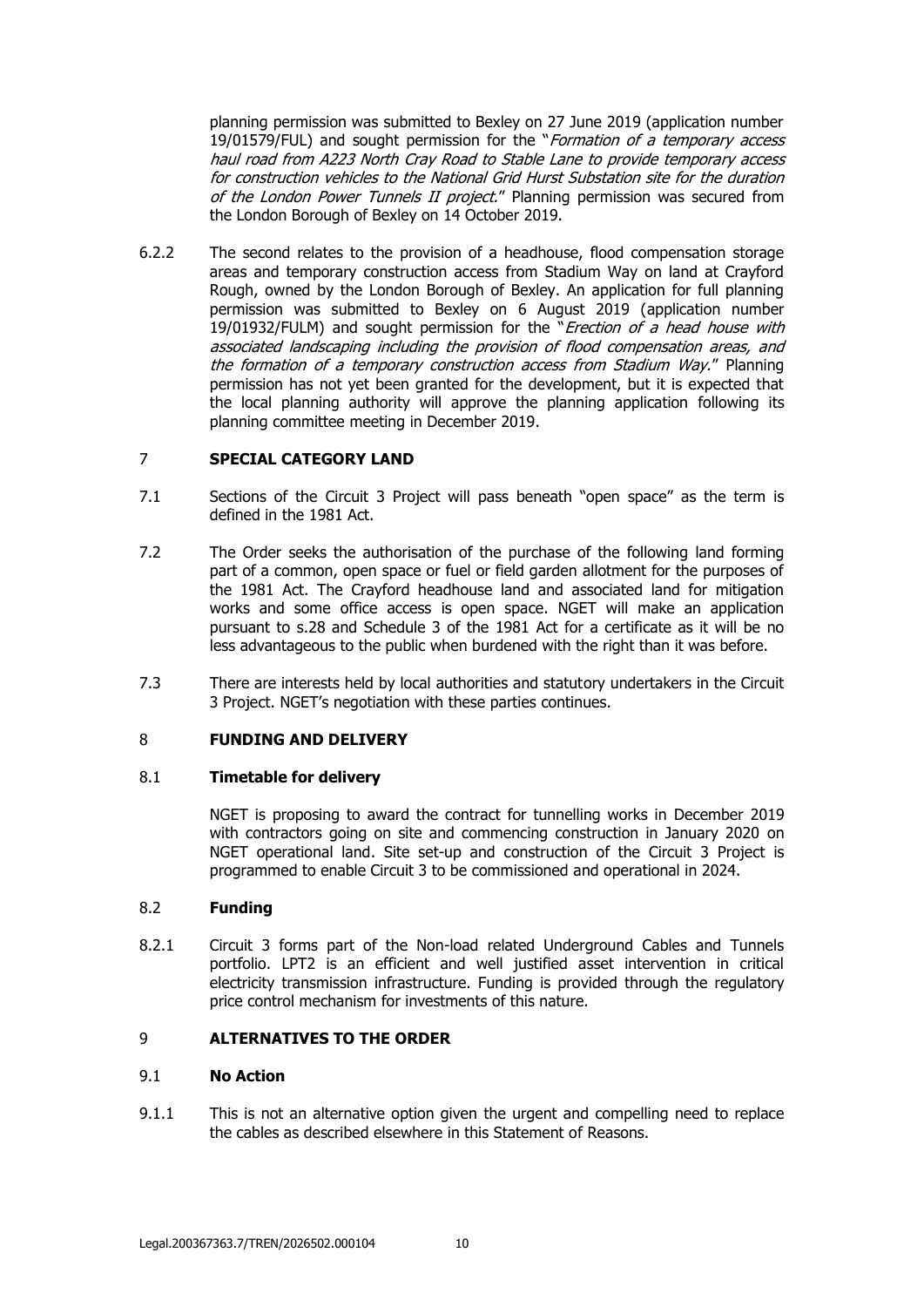# 9.2 **Options appraisal**

### Cut and Cover

- 9.2.1 In London, electricity has traditionally been transmitted through cables located just beneath the road surface, within the "street". For the Circuit 3 Project, using a "cut and cover" technique to run cables in the street would cause very significant traffic disruption across South London. This is aside from other effects from construction, including the noise associated with the process. This technique would be to simply dig a trench (in sections), lay the cable and back-fill the trench.
- 9.2.2 Maintenance and replacement of the assets would also be difficult, time consuming and costly because roads would need to be cut up again when maintenance or renewal is required.
- 9.2.3 In addition, there are technical constraints in using this process because of the inability to use forced-air ventilation to cool the cables – and so there is a limit on cable ratings (i.e. the kV level that can be achieved).
- 9.2.4 The Cut and Cover technique also increases the risks of impacts and damage to apparatus of other Statutory Undertakers as the roads in South London are densely populated with varying apparatus.
- 9.2.5 This technique takes materially longer than other options because of the time required to cut up small sections of road and then move along the road.
- 9.2.6 In particular, with regard to Circuit 3, much of the areas through which the cables will run are flood zones and so any construction works at surface level would remove significant areas of available land from the area functioning as a flood storage area.

#### Overhead Lines

- 9.2.7 The density of London's built environment means that an overhead line corridor does not exist and therefore this option is not feasible. Circuit 3 crosses the A2, a railway and a flood protection zone within a short distance (approx. 2.5km), therefore, any Overhead Line route would impact these third-party assets greater than a tunnelled solution.
- 9.2.8 An overhead line option would not be a viable option from a programming perspective as it would take a long time to construct and energise the system. Overhead lines can be perceived by some to have a visual impact that they consider harmful. In addition there can be challenges with tower siting.
- 9.2.9 Overall this option would fail to meet NGET's project outcomes for LPT2 in terms of cost, programming and stakeholder requirements and so this option was discounted.

#### **Tunnelling**

- 9.2.10 The clear and compelling advantages of tunnelling over cut and cover are:
	- (a) a more direct route can be followed below the ground with the need for fewer joints, making for a more efficient design;
	- (b) the impact on local traffic is much less in both the construction phase and any subsequent maintenance and renewal;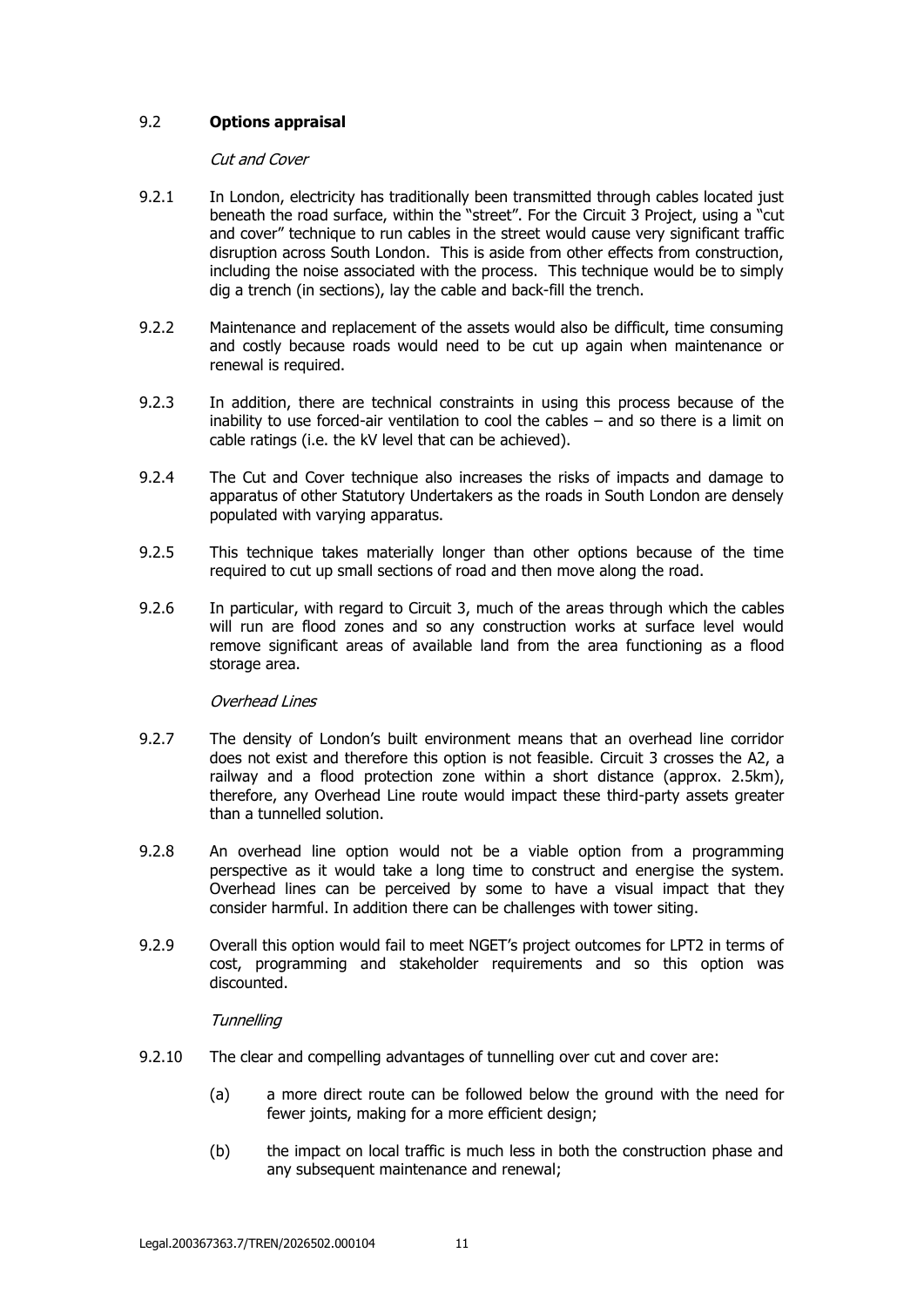- (c) protection, maintenance and renewal of the assets is easier in a tunnel;
- (d) the construction of the tunnel does not carry as much risk of damaging the apparatus of other statutory undertakers as a cut and cover method;
- (e) noise and vibration arising from the tunnelling operation is imperceptible at the proposed depth; and
- (f) a higher cable rating can be achieved because of the ventilation techniques deployed for a tunnel solution.
- 9.2.11 The clear and compelling advantages of tunnelling over overhead lines are:
	- (a) tunnelling avoids a visual impact that some may perceive as being harmful;
	- (b) the limitations of routeing overhead lines in a dense urban environment where there are likely to be many taller buildings;
	- (c) the impact on local traffic is much less in both the construction phase and any subsequent maintenance and renewal; and
	- (d) protection, maintenance and renewal of the assets is easier in a tunnel.

### 10 **HUMAN RIGHTS AND EQUALITY ACT 2010 CONSIDERATIONS**

### 10.1 **Human Rights Implications**

- 10.1.1 The Convention rights potentially applicable to the making of the Orders are Articles 6, 8 and Article 1 of the First Protocol as contained in the Schedule to the Human Rights Act 1998. The position is summarised in paragraph 12 of Stage 2 of the Guidance.
- 10.1.2 Relevant parts of Article 1 of the First Protocol of the Convention provide:

"Every natural or legal person is entitled to peaceful enjoyment of his possessions" and "no one shall be deprived of his possessions except in the public interest and subject to the conditions provided for by law and by the general principles of international law".

10.1.3 Relevant parts of Article 8 of the Convention provide:

"1. Everyone has the right to respect for his private and family life, his home and his correspondence.

2. There shall be no interference by a public authority with the exercise of this right except such as is in accordance with the law and is necessary in a democratic society in the interests of ... the economic well-being of the country ..."

- 10.1.4 The Order has been made pursuant to Section 10 and Schedule 3 of the 1989 Act which authorises NGET to acquire land and new rights compulsorily subject to following the procedures laid down in the 1981 Act.
- 10.1.5 NGET considers that there is a compelling case in the public interest that the new rights and land referred to in the Order be acquired in order to achieve the purposes described in this Statement of Reasons. If the Secretary of State agrees with NGET that there is a compelling case in the public interest, he may confirm the Order. If the Order is confirmed, compensation may be claimed by persons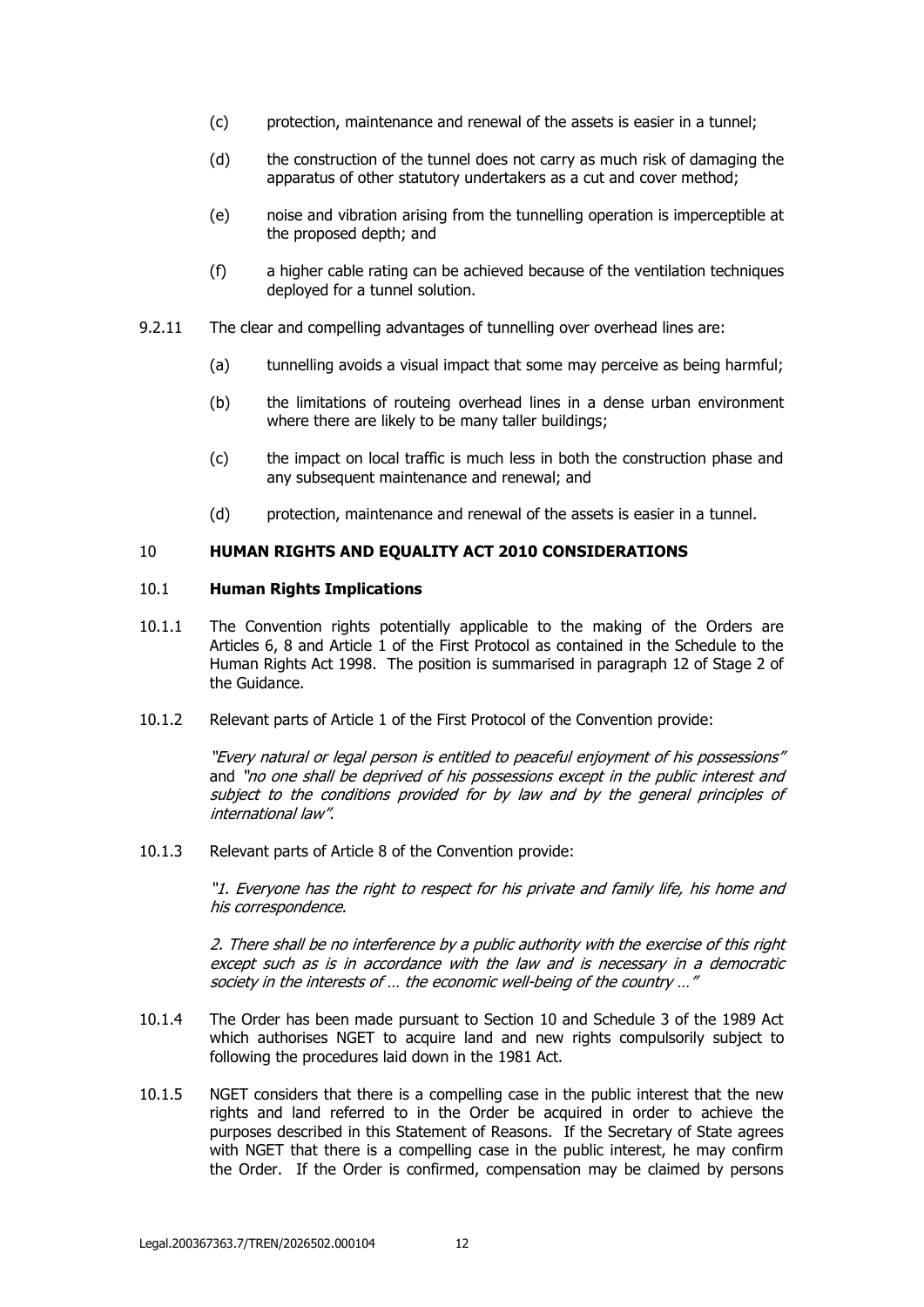whose interests in land have been acquired or whose possession of land has been disturbed proportionate to any losses that they incur as a result of the acquisition. In the circumstances, if the Order is confirmed, it is considered that the compulsory acquisition of the land and new rights referred to in the Order will not conflict with Article 1 of the First Protocol or Article 8 of the Convention as any interference with the rights will be in accordance with the law, justified and proportionate.

10.1.6 Relevant parts of Article 6 provide that:

"1. In the determination of his civil rights and obligations … everyone is entitled to a fair and public hearing within a reasonable time by an independent and impartial tribunal established by law."

- 10.1.7 So far as the Order is concerned, any owner, lessee or occupier of land included in the Order will be notified and may have the opportunity to make representations to the Secretary of State and to be heard at a public inquiry before a decision is made as to whether or not the Order should be confirmed, and would in any event have legal rights under the 1981 Act to challenge any order made on the relevant statutory grounds.
- 10.1.8 NGET is satisfied that there are no planning or financial impediments to the implementation of Circuit 3 of the LPT2 project and that Circuit 3 of the LPT2 project is therefore likely to proceed if the Order is confirmed.
- 10.1.9 For the reasons set out above, there is considered to be a compelling case in the public interest to proceed with the Order to facilitate the replacement of the existing ageing oil filled cables and the upgrade of the cables.

### 10.2 **Equality Act 2010**

- 10.2.1 As a non-public body exercising public functions, NGET has a statutory duty under section 149 of the Equality Act to have due regard to the need to:
	- (a) eliminate discrimination, harassment, victimisation and any other conduct that is prohibited by or under the Act;
	- (b) advance equality of opportunity between persons who share a relevant protected characteristic and those who do not share it; and
	- (c) foster good relations between persons who share a relevant protected characteristic and persons who do not share it.
- 10.2.2 The relevant protected characteristics are: age; disability; gender reassignment; pregnancy and maternity; race; religion or belief; sex; and sexual orientation.
- 10.2.3 NGET's use of the tunnelling method (as mentioned above) for the Circuit 3 Project will keep the disruption to those living along the route to a minimum; this will not cause differential impacts to those individuals or groups of individuals who share a relevant protected characteristic.
- 10.2.4 As mentioned in Paragraph 5 above, NGET has undertaken extensive negotiation with landowners impacted by the Circuit 3 Project and has made particular efforts to avoid the need to use compulsory purchase powers, by negotiating by private treaty and by using its powers under the New Roads and Street Works Act 1991. Furthermore, NGET is using existing sites in its ownership, or above ground sites that have been acquired voluntarily, such that this has minimised any disadvantages to those who share a relevant protected characteristic.